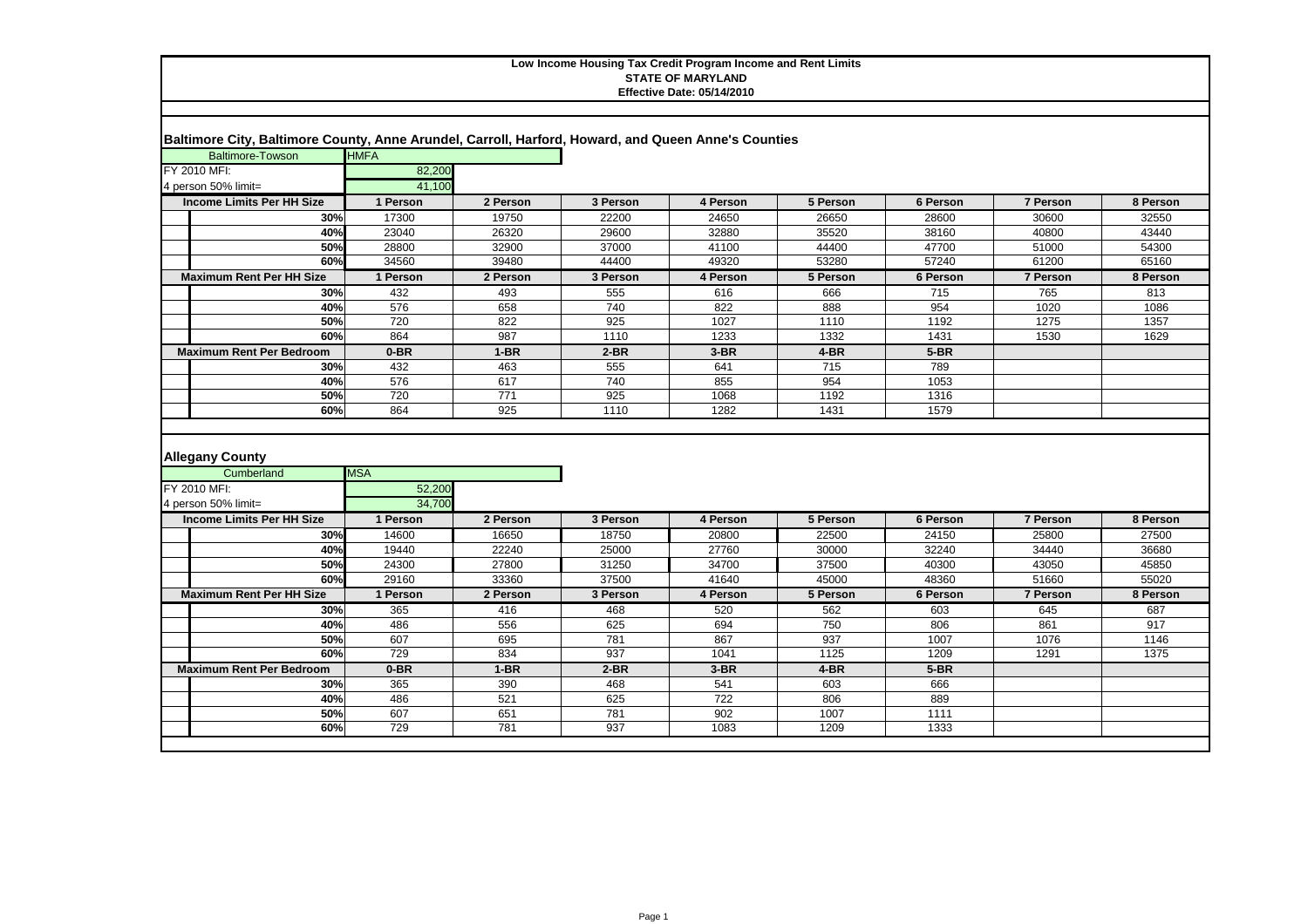| <b>Washington County</b>                                       |                      |            |             |              |              |              |                 |          |
|----------------------------------------------------------------|----------------------|------------|-------------|--------------|--------------|--------------|-----------------|----------|
| Hagerstown                                                     | <b>HMFA</b>          |            |             |              |              |              |                 |          |
| FY 2010 MFI:                                                   | 67,400               |            |             |              |              |              |                 |          |
| 4 person 50% limit=                                            | 34.700               |            |             |              |              |              |                 |          |
| <b>Income Limits Per HH Size</b>                               | 1 Person             | 2 Person   | 3 Person    | 4 Person     | 5 Person     | 6 Person     | <b>7 Person</b> | 8 Person |
| 30%                                                            | 14600                | 16650      | 18750       | 20800        | 22500        | 24150        | 25800           | 27500    |
| 40%                                                            | 19440                | 22240      | 25000       | 27760        | 30000        | 32240        | 34440           | 36680    |
| 50%                                                            | 24300                | 27800      | 31250       | 34700        | 37500        | 40300        | 43050           | 45850    |
| 60%                                                            | 29160                | 33360      | 37500       | 41640        | 45000        | 48360        | 51660           | 55020    |
| <b>Maximum Rent Per HH Size</b>                                | 1 Person             | 2 Person   | 3 Person    | 4 Person     | 5 Person     | 6 Person     | 7 Person        | 8 Person |
| 30%                                                            | 365                  | 416        | 468         | 520          | 562          | 603          | 645             | 687      |
| 40%                                                            | 486                  | 556        | 625         | 694          | 750          | 806          | 861             | 917      |
| 50%                                                            | 607                  | 695        | 781         | 867          | 937          | 1007         | 1076            | 1146     |
| 60%                                                            | 729                  | 834        | 937         | 1041         | 1125         | 1209         | 1291            | 1375     |
| <b>Maximum Rent Per Bedroom</b>                                | $0-BR$               | $1-BR$     | $2-BR$      | $3-BR$       | $4-BR$       | $5-BR$       |                 |          |
| 30%                                                            | 365                  | 390        | 468         | 541          | 603          | 666          |                 |          |
| 40%                                                            | 486                  | 521        | 625         | 722          | 806          | 889          |                 |          |
| 50%                                                            | 607                  | 651        | 781         | 902          | 1007         | 1111         |                 |          |
| 60%                                                            | 729                  | 781        | 937         | 1083         | 1209         | 1333         |                 |          |
|                                                                |                      |            |             |              |              |              |                 |          |
| <b>Cecil County</b><br>Phila-Camden-Wilmington<br>FY 2010 MFI: | <b>MSA</b><br>78,300 |            |             |              |              |              |                 |          |
| 4 person 50% limit=                                            | 39,150               |            |             |              |              |              |                 |          |
| <b>Income Limits Per HH Size</b>                               | 1 Person             | 2 Person   | 3 Person    | 4 Person     | 5 Person     | 6 Person     | 7 Person        | 8 Person |
| 30%                                                            | 16450                | 18800      | 21150       | 23500        | 25400        | 27300        | 29150           | 31050    |
| 40%                                                            | 21960                | 25080      | 28200       | 31320        | 33840        | 36360        | 38840           | 41360    |
| 50%                                                            | 27450                | 31350      | 35250       | 39150        | 42300        | 45450        | 48550           | 51700    |
| 60%                                                            | 32940                | 37620      | 42300       | 46980        | 50760        | 54540        | 58260           | 62040    |
| <b>Maximum Rent Per HH Size</b>                                | 1 Person             | 2 Person   | 3 Person    | 4 Person     | 5 Person     | 6 Person     | <b>7 Person</b> | 8 Person |
| 30%                                                            | 411                  | 470        | 528         | 587          | 635          | 682          | 728             | 776      |
| 40%                                                            | 549                  | 627        | 705         | 783          | 846          | 909          | 971             | 1034     |
| 50%                                                            | 686                  | 783        | 881         | 978          | 1057         | 1136         | 1213            | 1292     |
| 60%                                                            | 823                  | 940        | 1057        | 1174         | 1269         | 1363         | 1456            | 1551     |
| <b>Maximum Rent Per Bedroom</b>                                | $0-BR$               | $1-BR$     | $2-BR$      | $3-BR$       | $4-BR$       | $5-BR$       |                 |          |
| 30%                                                            | 411                  | 440        | 528         | 611          | 682          | 752          |                 |          |
| 40%                                                            | 549                  | 588        | 705         | 814          | 909          | 1002         |                 |          |
| 50%<br>60%                                                     | 686<br>823           | 735<br>882 | 881<br>1057 | 1018<br>1221 | 1136<br>1363 | 1253<br>1503 |                 |          |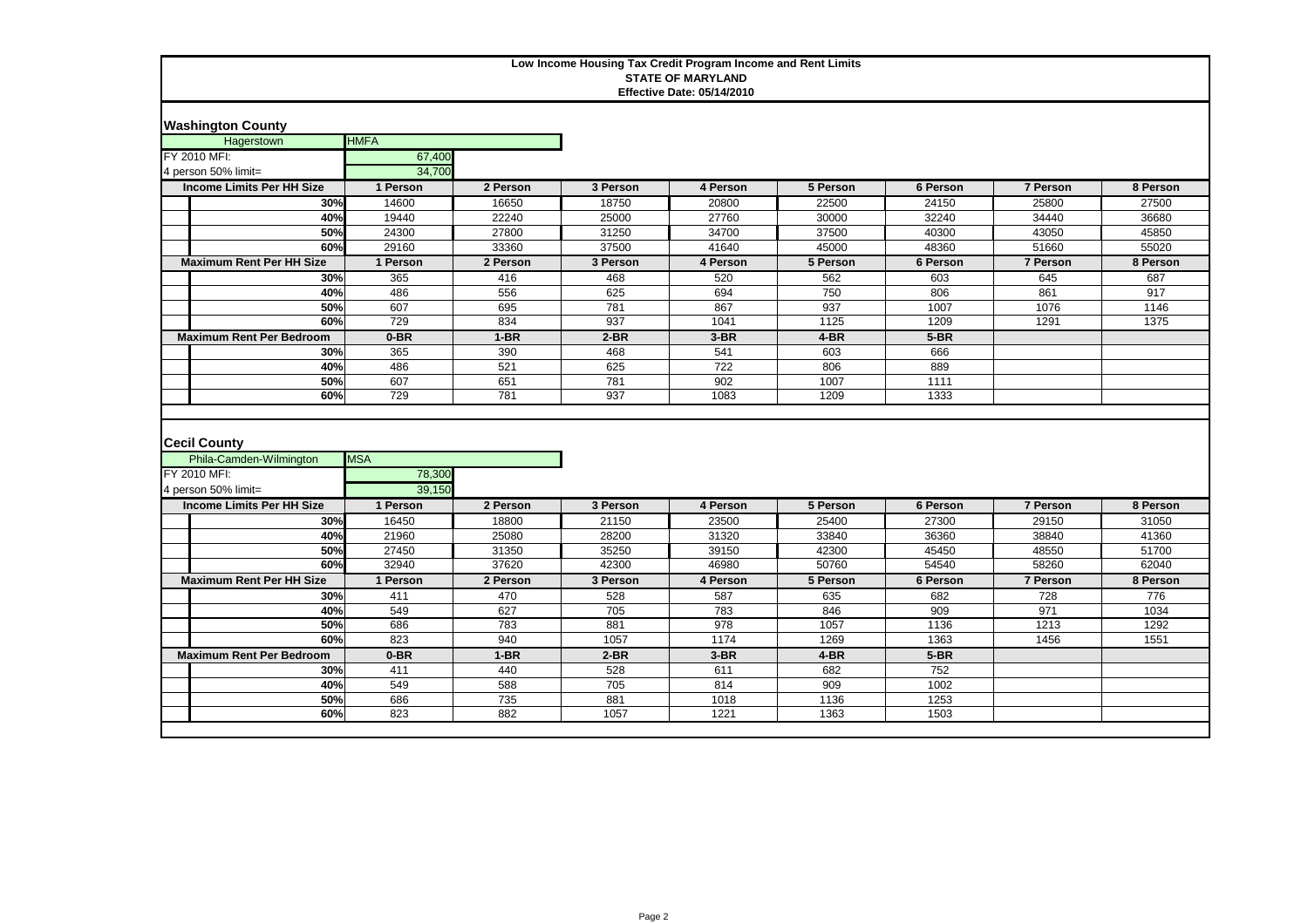|                     | <b>Somerset County and Wicomico Counties</b> |             |          |          |          |          |                        |          |             |
|---------------------|----------------------------------------------|-------------|----------|----------|----------|----------|------------------------|----------|-------------|
|                     | Salisbury                                    | <b>HMFA</b> |          |          |          |          | <b>Somerset County</b> |          | <b>HMFA</b> |
|                     | FY 2010 MFI:                                 | 61,700      |          |          |          |          | FY 2010 MFI:           |          | 52100       |
| 4 person 50% limit= |                                              | 34,700      |          |          |          |          | 4 person 50% limit=    |          | 34700       |
|                     | <b>Income Limits Per HH Size</b>             | 1 Person    | 2 Person | 3 Person | 4 Person | 5 Person | 6 Person               | 7 Person | 8 Person    |
|                     | 30%                                          | 14600       | 16650    | 18750    | 20800    | 22500    | 24150                  | 25800    | 27500       |
|                     | 40%                                          | 19440       | 22240    | 25000    | 27760    | 30000    | 32240                  | 34440    | 36680       |
|                     | 50%                                          | 24300       | 27800    | 31250    | 34700    | 37500    | 40300                  | 43050    | 45850       |
|                     | 60%                                          | 29160       | 33360    | 37500    | 41640    | 45000    | 48360                  | 51660    | 55020       |
|                     | <b>Maximum Rent Per HH Size</b>              | 1 Person    | 2 Person | 3 Person | 4 Person | 5 Person | 6 Person               | 7 Person | 8 Person    |
|                     | 30%                                          | 365         | 416      | 468      | 520      | 562      | 603                    | 645      | 687         |
|                     | 40%                                          | 486         | 556      | 625      | 694      | 750      | 806                    | 861      | 917         |
|                     | 50%                                          | 607         | 695      | 781      | 867      | 937      | 1007                   | 1076     | 1146        |
|                     | 60%                                          | 729         | 834      | 937      | 1041     | 1125     | 1209                   | 1291     | 1375        |
|                     | <b>Maximum Rent Per Bedroom</b>              | $0-BR$      | $1-BR$   | $2-BR$   | $3-BR$   | $4-BR$   | $5-BR$                 |          |             |
|                     | 30%                                          | 365         | 390      | 468      | 541      | 603      | 666                    |          |             |
|                     | 40%                                          | 486         | 521      | 625      | 722      | 806      | 889                    |          |             |
|                     | 50%                                          | 607         | 651      | 781      | 902      | 1007     | 1111                   |          |             |
|                     | 60%                                          | 729         | 781      | 937      | 1083     | 1209     | 1333                   |          |             |

# **Calvert, Charles, Frederick, Montgomery and Prince George's Counties**

| Washington-Arlington-Alex.      | <b>HMFA</b> |          |          |          |          |          |          |          |
|---------------------------------|-------------|----------|----------|----------|----------|----------|----------|----------|
| FY 2010 MFI:                    | 103,500     |          |          |          |          |          |          |          |
| 4 person 50% limit=             | 51,750      |          |          |          |          |          |          |          |
| Income Limits Per HH Size       | 1 Person    | 2 Person | 3 Person | 4 Person | 5 Person | 6 Person | 7 Person | 8 Person |
| 30%                             | 21750       | 24850    | 27950    | 31050    | 33550    | 36050    | 38550    | 41000    |
| 40%                             | 29000       | 33120    | 37280    | 41400    | 44720    | 48040    | 51360    | 54680    |
| 50%                             | 36250       | 41400    | 46600    | 51750    | 55900    | 60050    | 64200    | 68350    |
| 60%                             | 43500       | 49680    | 55920    | 62100    | 67080    | 72060    | 77040    | 82020    |
| <b>Maximum Rent Per HH Size</b> | 1 Person    | 2 Person | 3 Person | 4 Person | 5 Person | 6 Person | 7 Person | 8 Person |
| 30%                             | 543         | 621      | 698      | 776      | 838      | 901      | 963      | 1025     |
| 40%                             | 725         | 828      | 932      | 1035     | 1118     | 1201     | 1284     | 1367     |
| 50%                             | 906         | 1035     | 1165     | 1293     | 1397     | 1501     | 1605     | 1708     |
| 60%                             | 1087        | 1242     | 1398     | 1552     | 1677     | 1801     | 1926     | 2050     |
| <b>Maximum Rent Per Bedroom</b> | $0-BR$      | $1-BR$   | $2-BR$   | $3-BR$   | 4-BR     | $5-BR$   |          |          |
| 30%                             | 543         | 582      | 698      | 807      | 901      | 994      |          |          |
| 40%                             | 725         | 776      | 932      | 1076     | 1201     | 1325     |          |          |
| 50%                             | 906         | 970      | 1165     | 1345     | 1501     | 1656     |          |          |
| 60%                             | 1087        | 1164     | 1398     | 1614     | 1801     | 1988     |          |          |
|                                 |             |          |          |          |          |          |          |          |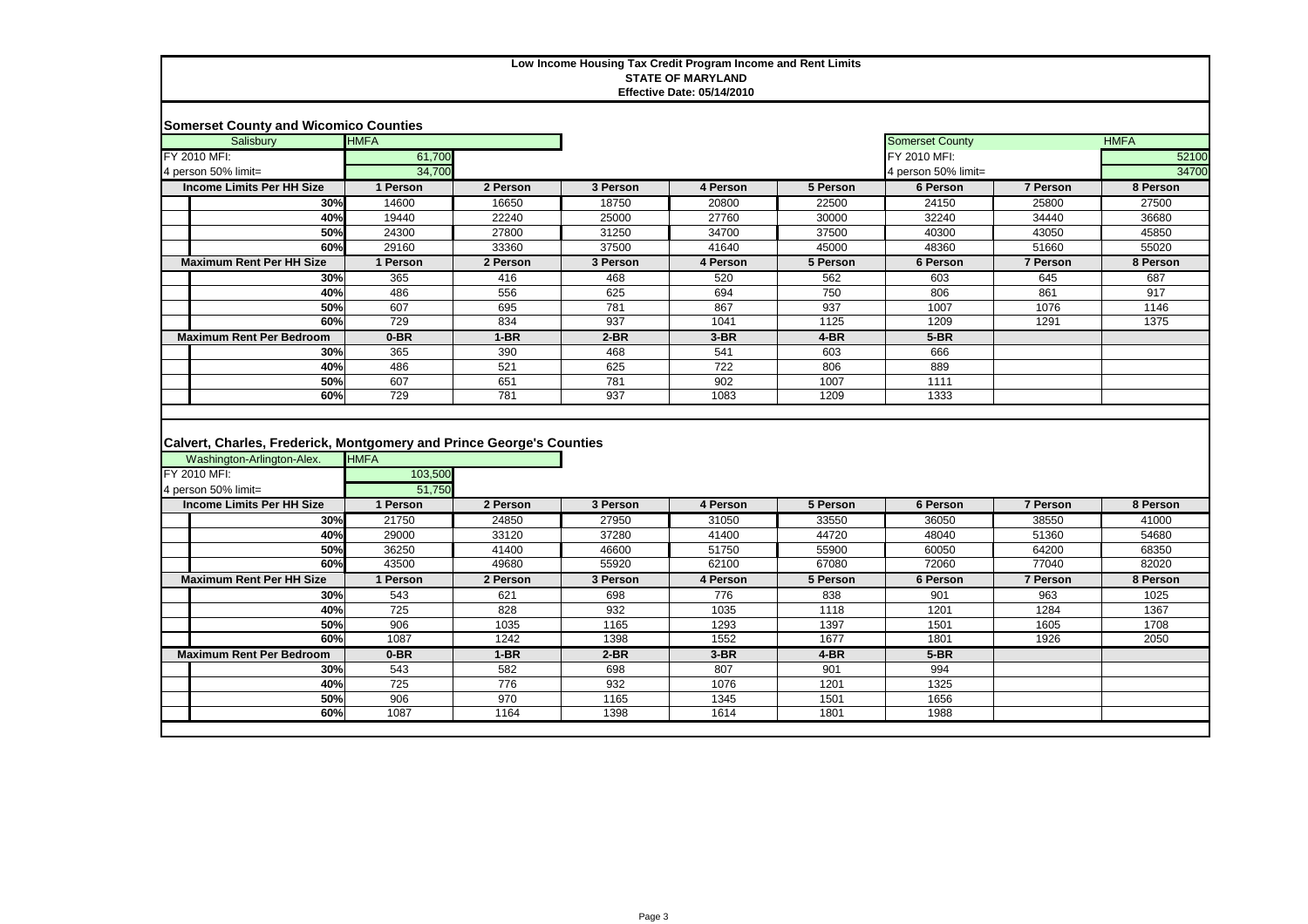| <b>Caroline County</b>                                        |                  |            |            |             |              |              |                 |          |
|---------------------------------------------------------------|------------------|------------|------------|-------------|--------------|--------------|-----------------|----------|
| Caroline                                                      | County           |            |            |             |              |              |                 |          |
| FY 2010 MFI:                                                  | 63,700           |            |            |             |              |              |                 |          |
| 4 person 50% limit=                                           | 34,700           |            |            |             |              |              |                 |          |
| <b>Income Limits Per HH Size</b>                              | 1 Person         | 2 Person   | 3 Person   | 4 Person    | 5 Person     | 6 Person     | 7 Person        | 8 Person |
| 30%                                                           | 14600            | 16650      | 18750      | 20800       | 22500        | 24150        | 25800           | 27500    |
| 40%                                                           | 19440            | 22240      | 25000      | 27760       | 30000        | 32240        | 34440           | 36680    |
| 50%                                                           | 24300            | 27800      | 31250      | 34700       | 37500        | 40300        | 43050           | 45850    |
| 60%                                                           | 29160            | 33360      | 37500      | 41640       | 45000        | 48360        | 51660           | 55020    |
| <b>Maximum Rent Per HH Size</b>                               | 1 Person         | 2 Person   | 3 Person   | 4 Person    | 5 Person     | 6 Person     | <b>7 Person</b> | 8 Person |
| 30%                                                           | 365              | 416        | 468        | 520         | 562          | 603          | 645             | 687      |
| 40%                                                           | 486              | 556        | 625        | 694         | 750          | 806          | 861             | 917      |
| 50%                                                           | 607              | 695        | 781        | 867         | 937          | 1007         | 1076            | 1146     |
| 60%                                                           | 729              | 834        | 937        | 1041        | 1125         | 1209         | 1291            | 1375     |
| <b>Maximum Rent Per Bedroom</b>                               | $0-BR$           | $1-BR$     | $2-BR$     | $3-BR$      | $4-BR$       | $5-BR$       |                 |          |
| 30%                                                           | 365              | 390        | 468        | 541         | 603          | 666          |                 |          |
| 40%                                                           | 486              | 521        | 625        | 722         | 806          | 889          |                 |          |
| 50%                                                           | 607              | 651        | 781        | 902         | 1007         | 1111         |                 |          |
|                                                               |                  |            |            |             |              |              |                 |          |
| 60%                                                           | 729              | 781        | 937        | 1083        | 1209         | 1333         |                 |          |
| <b>Dorchester County</b><br><b>Dorchester</b><br>FY 2010 MFI: | County<br>58,000 |            |            |             |              |              |                 |          |
| 4 person 50% limit=                                           | 34,700           |            |            |             |              |              |                 |          |
| <b>Income Limits Per HH Size</b>                              | 1 Person         | 2 Person   | 3 Person   | 4 Person    | 5 Person     | 6 Person     | 7 Person        | 8 Person |
| 30%                                                           | 14600            | 16650      | 18750      | 20800       | 22500        | 24150        | 25800           | 27500    |
| 40%                                                           | 19440            | 22240      | 25000      | 27760       | 30000        | 32240        | 34440           | 36680    |
| 50%                                                           | 24300            | 27800      | 31250      | 34700       | 37500        | 40300        | 43050           | 45850    |
| 60%                                                           | 29160            | 33360      | 37500      | 41640       | 45000        | 48360        | 51660           | 55020    |
| <b>Maximum Rent Per HH Size</b>                               | 1 Person         | 2 Person   | 3 Person   | 4 Person    | 5 Person     | 6 Person     | 7 Person        | 8 Person |
| 30%                                                           | 365              | 416        | 468        | 520         | 562          | 603          | 645             | 687      |
| 40%                                                           | 486              | 556        | 625        | 694         | 750          | 806          | 861             | 917      |
| 50%                                                           | 607              | 695        | 781        | 867         | 937          | 1007         | 1076            | 1146     |
| 60%                                                           | 729              | 834        | 937        | 1041        | 1125         | 1209         | 1291            | 1375     |
| <b>Maximum Rent Per Bedroom</b><br>30%                        | $0-BR$           | $1-BR$     | $2-BR$     | $3-BR$      | $4-BR$       | $5-BR$       |                 |          |
| 40%                                                           | 365              | 390        | 468        | 541         | 603          | 666          |                 |          |
| 50%                                                           | 486              | 521        | 625        | 722         | 806          | 889          |                 |          |
| 60%                                                           | 607<br>729       | 651<br>781 | 781<br>937 | 902<br>1083 | 1007<br>1209 | 1111<br>1333 |                 |          |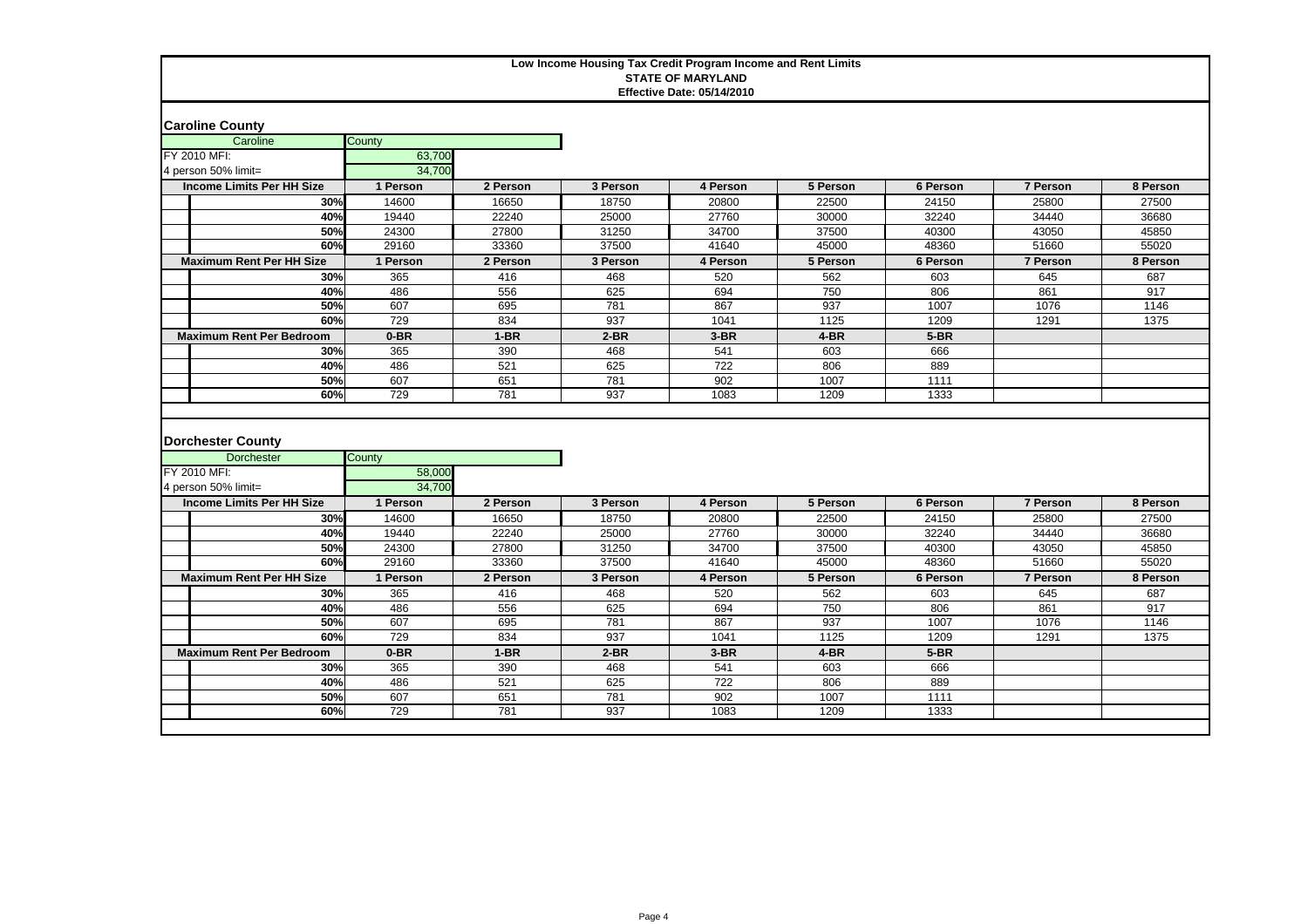| <b>Garrett County</b>                      |                  |            |            |                  |              |              |                 |          |
|--------------------------------------------|------------------|------------|------------|------------------|--------------|--------------|-----------------|----------|
| Garrett                                    | County           |            |            |                  |              |              |                 |          |
| FY 2010 MFI:                               | 54,000           |            |            |                  |              |              |                 |          |
| 4 person 50% limit=                        | 34,700           |            |            |                  |              |              |                 |          |
| <b>Income Limits Per HH Size</b>           | 1 Person         | 2 Person   | 3 Person   | 4 Person         | 5 Person     | 6 Person     | <b>7 Person</b> | 8 Person |
| 30%                                        | 14600            | 16650      | 18750      | 20800            | 22500        | 24150        | 25800           | 27500    |
| 40%                                        | 19440            | 22240      | 25000      | 27760            | 30000        | 32240        | 34440           | 36680    |
| 50%                                        | 24300            | 27800      | 31250      | 34700            | 37500        | 40300        | 43050           | 45850    |
| 60%                                        | 29160            | 33360      | 37500      | 41640            | 45000        | 48360        | 51660           | 55020    |
| <b>Maximum Rent Per HH Size</b>            | 1 Person         | 2 Person   | 3 Person   | 4 Person         | 5 Person     | 6 Person     | <b>7 Person</b> | 8 Person |
| 30%                                        | 365              | 416        | 468        | 520              | 562          | 603          | 645             | 687      |
| 40%                                        | 486              | 556        | 625        | 694              | 750          | 806          | 861             | 917      |
| 50%                                        | 607              | 695        | 781        | 867              | 937          | 1007         | 1076            | 1146     |
| 60%                                        | 729              | 834        | 937        | 1041             | 1125         | 1209         | 1291            | 1375     |
| <b>Maximum Rent Per Bedroom</b>            | $0-BR$           | $1-BR$     | $2-BR$     | $3-BR$           | $4-BR$       | $5-BR$       |                 |          |
| 30%                                        | 365              | 390        | 468        | 541              | 603          | 666          |                 |          |
| 40%                                        | 486              | 521        | 625        | $\overline{722}$ | 806          | 889          |                 |          |
| 50%                                        | 607              | 651        | 781        | 902              | 1007         | 1111         |                 |          |
| 60%                                        | 729              | 781        | 937        | 1083             | 1209         | 1333         |                 |          |
| <b>Kent County</b><br>Kent<br>FY 2010 MFI: | County<br>63,900 |            |            |                  |              |              |                 |          |
| 4 person 50% limit=                        |                  |            |            |                  |              |              |                 |          |
| <b>Income Limits Per HH Size</b>           | 34,700           |            |            |                  |              |              |                 |          |
|                                            | 1 Person         | 2 Person   | 3 Person   | 4 Person         | 5 Person     | 6 Person     | 7 Person        | 8 Person |
| 30%                                        | 14600            | 16650      | 18750      | 20800            | 22500        | 24150        | 25800           | 27500    |
| 40%                                        | 19440            | 22240      | 25000      | 27760            | 30000        | 32240        | 34440           | 36680    |
| 50%                                        | 24300            | 27800      | 31250      | 34700            | 37500        | 40300        | 43050           | 45850    |
| 60%                                        | 29160            | 33360      | 37500      | 41640            | 45000        | 48360        | 51660           | 55020    |
| <b>Maximum Rent Per HH Size</b>            | 1 Person         | 2 Person   | 3 Person   | 4 Person         | 5 Person     | 6 Person     | 7 Person        | 8 Person |
| 30%                                        | 365              | 416        | 468        | 520              | 562          | 603          | 645             | 687      |
| 40%                                        | 486              | 556        | 625        | 694              | 750          | 806          | 861             | 917      |
| 50%                                        | 607              | 695        | 781        | 867              | 937          | 1007         | 1076            | 1146     |
| 60%                                        | 729              | 834        | 937        | 1041             | 1125         | 1209         | 1291            | 1375     |
| <b>Maximum Rent Per Bedroom</b>            | 0-BR             | $1-BR$     | $2-BR$     | $3-BR$           | 4-BR         | $5-BR$       |                 |          |
| 30%                                        | 365              | 390        | 468        | 541              | 603          | 666          |                 |          |
| 40%                                        | 486              | 521        | 625        | 722              | 806          | 889          |                 |          |
| 50%<br>60%                                 | 607<br>729       | 651<br>781 | 781<br>937 | 902<br>1083      | 1007<br>1209 | 1111<br>1333 |                 |          |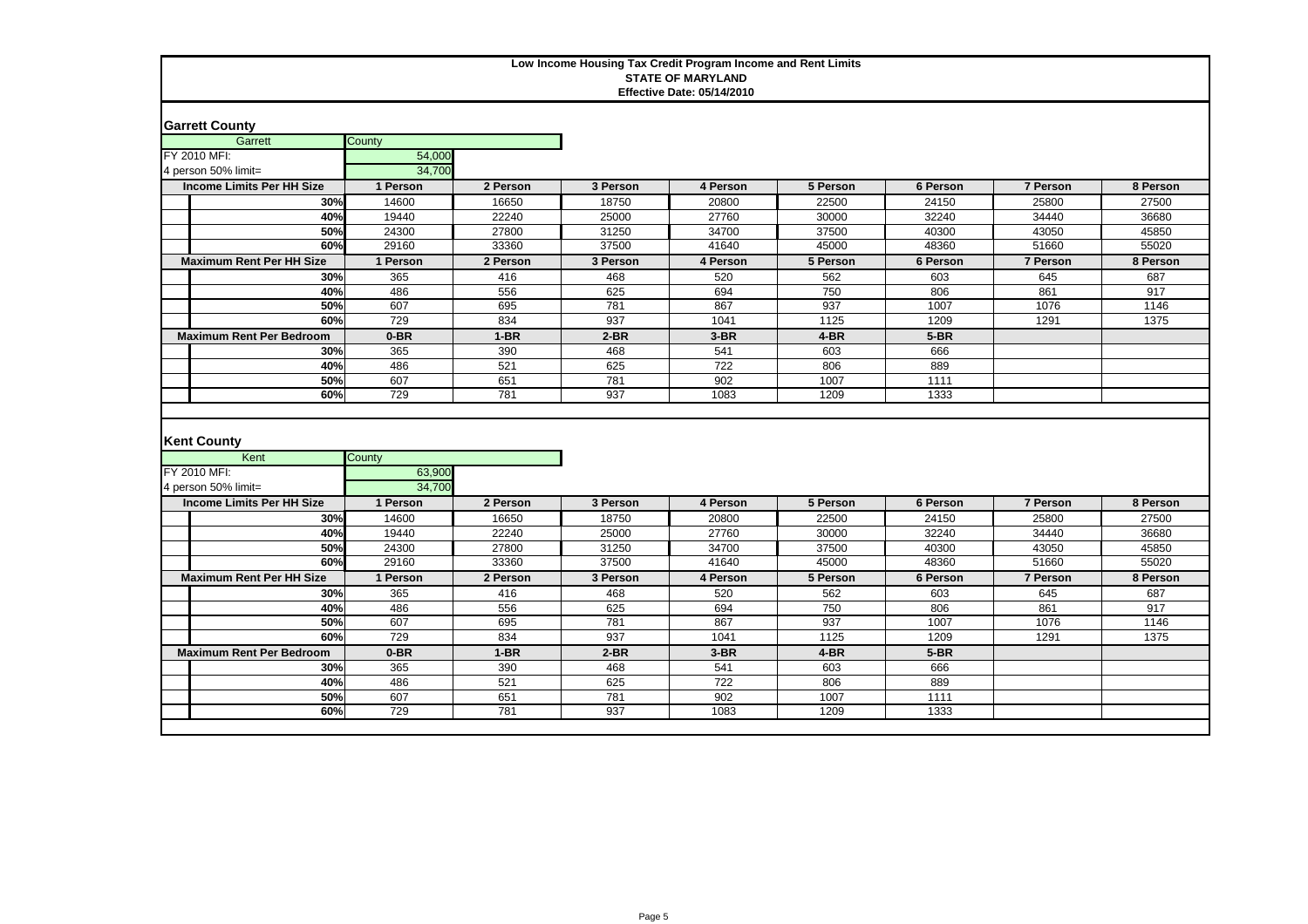| <b>St. Mary's County</b>                               |                  |                |                   |                   |                   |                   |                 |                |
|--------------------------------------------------------|------------------|----------------|-------------------|-------------------|-------------------|-------------------|-----------------|----------------|
| St. Mary's                                             | County           |                |                   |                   |                   |                   |                 |                |
| FY 2010 MFI:                                           | 87,800           |                |                   |                   |                   |                   |                 |                |
| 4 person 50% limit=                                    | 43,900           |                |                   |                   |                   |                   |                 |                |
| <b>Income Limits Per HH Size</b>                       | 1 Person         | 2 Person       | 3 Person          | 4 Person          | 5 Person          | 6 Person          | <b>7 Person</b> | 8 Person       |
| 30%                                                    | 18450            | 21100          | 23750             | 26350             | 28500             | 30600             | 32700           | 34800          |
| 40%                                                    | 24600            | 28120          | 31640             | 35120             | 37960             | 40760             | 43560           | 46360          |
| 50%                                                    | 30750            | 35150          | 39550             | 43900             | 47450             | 50950             | 54450           | 57950          |
| 60%                                                    | 36900            | 42180          | 47460             | 52680             | 56940             | 61140             | 65340           | 69540          |
| <b>Maximum Rent Per HH Size</b>                        | 1 Person         | 2 Person       | 3 Person          | 4 Person          | 5 Person          | 6 Person          | <b>7 Person</b> | 8 Person       |
| 30%                                                    | 461              | 527            | 593               | 658               | 712               | 765               | 817             | 870            |
| 40%                                                    | 615              | 703            | 791               | 878               | 949               | 1019              | 1089            | 1159           |
| 50%                                                    | 768              | 878            | 988               | 1097              | 1186              | 1273              | 1361            | 1448           |
| 60%                                                    | 922              | 1054           | 1186              | 1317              | 1423              | 1528              | 1633            | 1738           |
| <b>Maximum Rent Per Bedroom</b>                        | 0-BR             | $1-BR$         | $2-BR$            | $3-BR$            | 4-BR              | $5-BR$            |                 |                |
| 30%                                                    | 461              | 494            | 593               | 685               | 765               | 843               |                 |                |
| 40%                                                    | 615              | 659            | 791               | 913               | 1019              | 1124              |                 |                |
| 50%                                                    | 768              | 823            | 988               | 1141              | 1273              | 1405              |                 |                |
| 60%                                                    | 922              | 988            | 1186              | 1370              | 1528              | 1686              |                 |                |
| <b>Talbott County</b><br><b>Talbot</b><br>FY 2010 MFI: | County<br>73,400 |                |                   |                   |                   |                   |                 |                |
| 4 person 50% limit=                                    | 36,700           |                |                   |                   |                   |                   |                 |                |
| <b>Income Limits Per HH Size</b>                       |                  |                |                   |                   |                   |                   |                 |                |
| 30%                                                    |                  |                |                   |                   |                   |                   |                 |                |
| 40%                                                    | 1 Person         | 2 Person       | 3 Person<br>19800 | 4 Person<br>22000 | 5 Person<br>23800 | 6 Person<br>25550 | <b>7 Person</b> | 8 Person       |
| 50%                                                    | 15400            | 17600<br>23520 |                   |                   | 31720             | 34080             | 27300           | 29050          |
|                                                        | 20560<br>25700   | 29400          | 26440<br>33050    | 29360<br>36700    | 39650             | 42600             | 36440<br>45550  | 38760<br>48450 |
| 60%                                                    | 30840            | 35280          | 39660             | 44040             | 47580             | 51120             | 54660           | 58140          |
| <b>Maximum Rent Per HH Size</b>                        | 1 Person         | 2 Person       | 3 Person          | 4 Person          | 5 Person          | 6 Person          | 7 Person        | 8 Person       |
| 30%                                                    | 385              | 440            | 495               | 550               | 595               | 638               | 682             | 726            |
| 40%                                                    | 514              | 588            | 661               | 734               | 793               | 852               | 911             | 969            |
| 50%                                                    | 642              | 735            | 826               | 917               | 991               | 1065              | 1138            | 1211           |
| 60%                                                    | 771              | 882            | 991               | 1101              | 1189              | 1278              | 1366            | 1453           |
| <b>Maximum Rent Per Bedroom</b>                        | $0-BR$           | $1-BR$         | $2-BR$            | $3-BR$            | 4-BR              | $5-BR$            |                 |                |
| 30%                                                    | 385              | 412            | 495               | 572               | 638               | 704               |                 |                |
| 40%                                                    | 514              | 551            | 661               | 763               | 852               | 940               |                 |                |
| 50%<br>60%                                             | 642<br>771       | 688<br>826     | 826<br>991        | 954<br>1145       | 1065<br>1278      | 1175<br>1410      |                 |                |